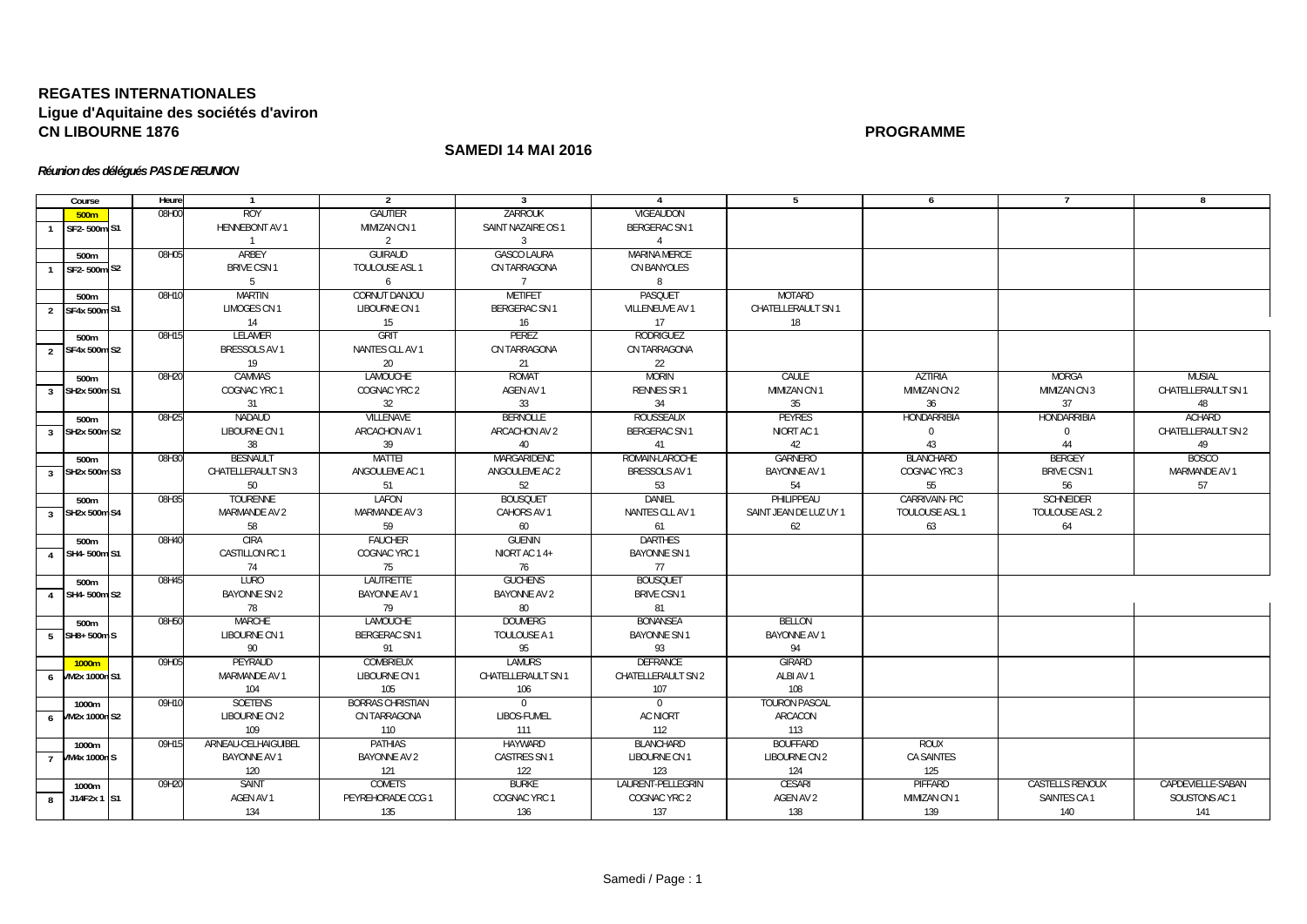| Course                          | Heure |                       | $\overline{2}$       | 3                    | $\overline{4}$         | -5                     | 6                   |                       | 8                     |
|---------------------------------|-------|-----------------------|----------------------|----------------------|------------------------|------------------------|---------------------|-----------------------|-----------------------|
| 1000m                           | 09H25 | <b>BROSSARD</b>       | <b>CHOPIN</b>        | <b>ALIOUIDIR</b>     | <b>FURET</b>           | <b>CASTAIGNE</b>       | <b>MATTEI</b>       | <b>LESPAGNE</b>       | <b>DEGERT</b>         |
| J14F2x 1 S2<br>8                |       | SOUSTONS AC 2         | <b>BERGERAC SN1</b>  | <b>BERGERAC SN 2</b> | CHATELLERAULT SN 1     | CHATELLERAULT SN 2     | ANGOULEME AC 1      | ANGOULEME AC 2        | <b>BAYONNE SN1</b>    |
|                                 |       | 142                   | 143                  | 144                  | 145                    | 146                    | 147                 | 148                   | 149                   |
| 1000m                           | 09H30 | <b>DOMERGUE</b>       | <b>HEBRARD</b>       | <b>BEGUE</b>         | <b>PARISE</b>          | DELANNOY               | <b>NASSIET</b>      | <b>PIGNAC</b>         |                       |
| J14F2x 1<br>S <sub>3</sub><br>R |       | <b>BAYONNE SN 2</b>   | MOISSAC AC 1         | SAINTE LIVRADE AV 1  | SAINTE LIVRADE AV 2    | MARMANDE AV 1          | MARMANDE AV 2       | SAINTE FOY CN 1       |                       |
|                                 |       | 150                   | 151                  | 152                  | 153                    | 154                    | 155                 | 156                   |                       |
| 1000m                           | 09H35 | LAGARDE               | AUBELEAU             | <b>BAUDEN</b>        | <b>FERNANDEZ CELIA</b> | MARTORELL JORGINA      | <b>TENA LAURA</b>   | AMAIA ZABALA          |                       |
| J14F2x 1 S4<br>$\mathbf{R}$     |       | TOULOUSE A 2          | TOULOUSE ASL 1       | TOULOUSE ASL 2       | CN TARRAGONA           | CN TARRAGONA           | CN TARRAGONA        | <b>GETXO ARRAUN</b>   |                       |
|                                 |       | 158                   | 159                  | 160                  | 161                    | 162                    | 163                 | 164                   |                       |
| 1000m                           | 09H40 | <b>MORALES</b>        | <b>BERTA RAMIREZ</b> | <b>HONDARRIBIA</b>   | <b>HONDARRIBIA</b>     | <b>HONDARRIBIA</b>     | ZAKAROVA            | KERAUDREN             |                       |
| J14F2x 1 S5<br>$\mathbf{g}$     |       | CN AMPOSTA            | <b>CN BANYOLES</b>   | $\Omega$             | $\mathbf{0}$           | $\Omega$               | CN AMPOSTA          | TOULOUSE A 1          |                       |
|                                 |       | 166                   | 167                  | 168                  | 169                    | 170                    | 165                 | 157                   |                       |
| 1000m                           | 09H45 | A‰LOY                 | ZOKOU                | NADALES OSORIO       | <b>IRIGARAY</b>        | OSPITAL                | <b>FROMENT</b>      | <b>FERNANDA GOMES</b> |                       |
| 4F8x+1000S                      |       | SAINT NAZAIRE OS 1    | LIBOURNE CN 1        | <b>BERGERAC SN 1</b> | BAYONNE AV 1           | <b>BAYONNE AV 2</b>    | <b>BAYONNE SN 1</b> | CN BANYOLES           |                       |
|                                 |       | 171                   | 172                  | 173                  | 174                    | 175                    | 176                 | 177                   |                       |
| 1000m                           | 09H50 | DUNNING-LAREDO        | <b>THIERRY</b>       | DELAGE               | <b>BLANCHIER</b>       | CARLIER                | <b>VERSOMPEL</b>    | GONZALEZ              | MARTIN                |
| 10 14H1x 1000 S1                |       | AGEN AV 1             | PEYREHORADE CCG 1    | CASTILLON RC 1       | CASTILLON RC 2         | COGNAC YRC 1           | COGNAC YRC 2        | <b>HENNEBONT AV 1</b> | <b>LANGON SN1</b>     |
|                                 |       | 186                   | 187                  | 188                  | 189                    | 190                    | 191                 | 192                   | 193                   |
| 1000m                           | 09H55 | CANFIN                | PEREZ                | RAGUIDEAU            | <b>BRIAND</b>          | LARGERON               | <b>BONERANDI</b>    | MARCELOT              | <b>CENTELLES ERIC</b> |
| 10 14H1x 1000 S2                |       | MIMIZAN CN 1          | <b>MARANS AV 1</b>   | <b>MARANS AV 2</b>   | SAINT NAZAIRE OS 1     | SAINT NAZAIRE OS 2     | SAINT NAZAIRE OS 3  | SAINTES CA 1          | CN TARRAGONA          |
|                                 |       | 194                   | 195                  | 196                  | 197                    | 198                    | 199                 | 200                   | 217                   |
| 1000m                           | 10H00 | <b>OURTOULE</b>       | <b>HONDARRIBIA</b>   | <b>ADAMS</b>         | <b>FARINES</b>         | <b>BLANCHARD</b>       | HORRERREAU          | <b>TRINQUIER</b>      |                       |
| 10 14H1x 1000 S3                |       | VILLENEUVE AV 1       | $\mathbf{0}$         | CHATELLERAULT SN 2   | <b>BORDEAUX EN 1</b>   | LA REOLE AS 1          | LA REOLE AS 2       | ALBI AV 1             |                       |
|                                 |       | 202                   | 227                  | 204                  | 205                    | 206                    | 207                 | 208                   |                       |
| 1000m                           | 10H05 | KOCH-BOYMOND          | <b>LAFFITTE</b>      | <b>HONDARRIBIA</b>   | <b>DECUQ</b>           | LAFOURCADE             | ALEXANDRE           | <b>GONNET</b>         |                       |
| 10 14H1x 1000 S4                |       | ALBI AV 3             | SAUMUR SN 1          | $\mathbf{0}$         | CAHORS AV 1            | SAINT JEAN DE LUZ UY 1 | HENDAYE ENDAIKA 1   | SAINTE FOY CN 1       |                       |
|                                 |       | 210                   | 211                  | 228                  | 213                    | 214                    | 215                 | 216                   |                       |
| 1000m                           | 10H10 | SUNE GERARD           | <b>ACOSTA JORDI</b>  | <b>SENTIS JAN</b>    | LEKANDA INIGO          | <b>AGIRRE INIGO</b>    | <b>PORRES</b>       | <b>MAX SOLE</b>       |                       |
| 10 14H1x 1000 S5                |       | CN TARRAGONA          | CN TARRAGONA         | CN TARRAGONA         | <b>GETXO ARRAUN</b>    | <b>GETXO ARRAUN</b>    | CN AMPOSTA          | CN BANYOLES           |                       |
|                                 |       | 218                   | 219                  | 220                  | 221                    | 222                    | 223                 | 224                   |                       |
| 1000m                           | 10H15 | SANTI SANCHEZ         | <b>SAULAS</b>        | <b>BARRE</b>         | <b>HONDARRIBIA</b>     | NIL DEL POZO           | PASTIER             | LAURENT               |                       |
| 10 14H1x 1000 S6                |       | CN BANYOLES           | CHATELLERAULT SN 1   | SAUMUR SN 2          | $\Omega$               | CN BANYOLES            | SAINTES CA 2        | ALBI AV 2             |                       |
|                                 |       | 226                   | 203                  | 212                  | 229                    | 225                    | 201                 | 209                   |                       |
| 1000m                           | 10H20 | <b>BERHAUT</b>        | SANZ DOMINGUEZ       | <b>FOUCHE</b>        | <b>GRACIA</b>          | CHECHELSKI             | <b>ARRIETA</b>      | <b>MARQUIS</b>        | ANDREUX BOIX          |
| 4H4x+1000S1<br>11               |       | AGEN AV 1             | <b>BRIVE CSN1</b>    | COGNAC YRC 1         | BAYONNE AV 1           | LIBOURNE CN 1          | <b>BAYONNE AV 3</b> | SAINTES CA 1          | CN BANYOLES           |
|                                 |       | 232                   | 233                  | 234                  | 235                    | 244                    | 237                 | 238                   | 267                   |
| 1000m                           | 10H25 | <b>GAILLARD</b>       | <b>SAUBUSSE</b>      | DELORD               | PAGA                   | <b>RENAUD</b>          | <b>CIMENT</b>       | <b>MOURGUES</b>       | APRELON-ZEMB          |
| $H4H4x + 1000S2$<br>11          |       | BERGERAC SN 2         | <b>BAYONNE SN 2</b>  | SOUSTONS AC 1        | VILLENEUVE AV 1        | <b>BAYONNE AV 2</b>    | ANGOULEME AC 1      | <b>BORDEAUX EN 1</b>  | <b>BORDEAUX EN 2</b>  |
|                                 |       | 240                   | 249                  | 242                  | 243                    | 236                    | 245                 | 246                   | 247                   |
| 1000m                           | 10H30 | <b>BRAZIER</b>        | <b>VERGNOLES</b>     | DARLON               | ROLLAND                | TANGUY                 | CARMO               | <b>ROUGER</b>         | <b>HONDARRIBIA</b>    |
| 11 4H4x+1000S3                  |       | TOULOUSE A 1          | <b>BERGERAC SN 3</b> | MIMIZAN CN 1         | NANTES CLL AV 2        | LIBOURNE CN 3          | LIBOURNE CN 4       | MOISSAC AC 1          | $\mathbf 0$           |
|                                 |       | 262                   | 241                  | 250                  | 259                    | 252                    | 253                 | 254                   | 269                   |
| 1000m                           | 10H35 | <b>DAL COMPARE</b>    | <b>JOUFFROY</b>      | JACQ-BODET           | <b>ISSEN</b>           | KHELIFI                | SOIZEAU             | <b>FALLEK</b>         | <b>LINGOT</b>         |
| 11 4H4x+1000S4                  |       | MARMANDE AV 1         | VILLENEUVE AV 2      | NANTES CLL AV 1      | LIBOURNE CN 2          | TOULOUSE ASL 1         | TOULOUSE ASL 2      | <b>BAYONNE SN 1</b>   | TOULOUSE A 2          |
|                                 |       | 256                   | 257                  | 258                  | 251                    | 260                    | 261                 | 248                   | 263                   |
| 1000m                           | 10H40 | <b>GONZALEZ ISSAC</b> | <b>CERCOS</b>        | <b>ROIG</b>          | <b>GILBERT</b>         | <b>MARC BESSA</b>      | <b>JEANTOU</b>      | <b>HONDARRIBIA</b>    |                       |
| 11 4H4x+1000S5                  |       | CN TARRAGONA          | CN AMPOSTA           | CN AMPOSTA           | <b>BERGERAC SN 1</b>   | CN BANYOLES            | SAINTE LIVRADE AV 1 | $\mathbf 0$           |                       |
|                                 |       | 264                   | 265                  | 266                  | 239                    | 268                    | 255                 | 270                   |                       |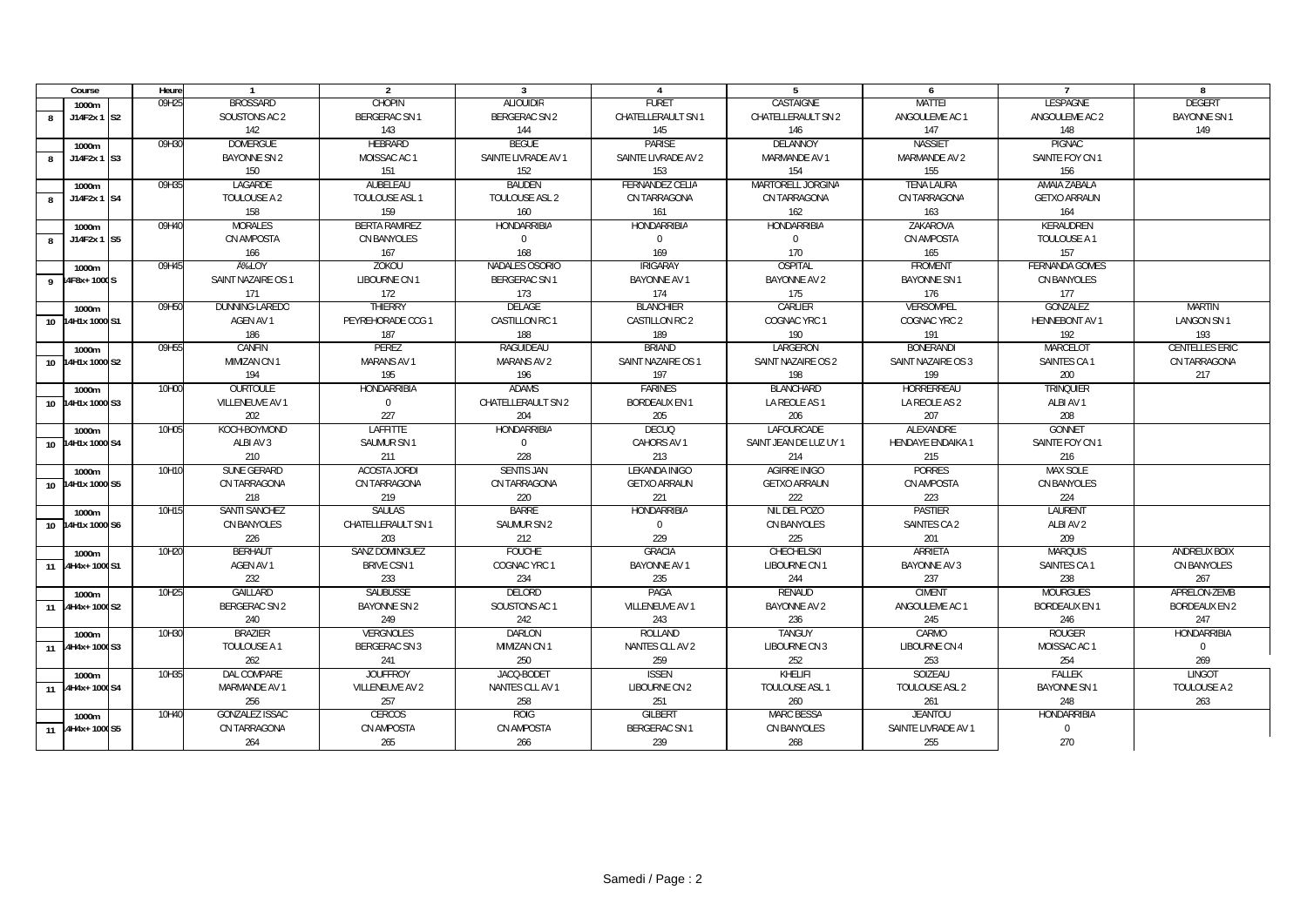| Course             | Heure | $\mathbf{1}$         | 2                    | 3                   | $\overline{4}$         | 5                         | 6                        | $\overline{7}$       | 8                  |
|--------------------|-------|----------------------|----------------------|---------------------|------------------------|---------------------------|--------------------------|----------------------|--------------------|
| 1500 <sub>m</sub>  | 10H55 | <b>JFANDIF</b>       | <b>DAUNESSE</b>      | <b>LAHILLADE</b>    | <b>THIFBAUT</b>        | <b>DOLIDIER</b>           | <b>GASCO LAURA</b>       | $\Omega$             |                    |
| 16F2-1500rS<br>12  |       | LIMOGES CN 1         | MIMIZAN CN 1         | SOUSTONS AC 1       | SAINTE LIVRADE AV 1    | TOULOUSE A 1              | CN TARRAGONA             | SANTIAGOTARRAK       |                    |
|                    |       | 277                  | 278                  | 279                 | 280                    | 281                       | 282                      | 283                  |                    |
| 1500m              | 11H00 | CHAUVIN              | PANAROTTO            | COSTES              | ROUSSEAUX              | <b>NEBOUT</b>             | LARRIERE                 | ORTEGA               | <b>HONDARRIBIA</b> |
| 13 J16F4x 13AS1    |       | SAINT NAZAIRE OS 1   | MOISSAC AC 1         | SOUSTONS AC 1       | <b>BERGERAC SN1</b>    | <b>BAYONNE AV 1</b>       | ANGOULEME AC 1           | <b>BAYONNE SN1</b>   | $\overline{0}$     |
|                    |       | 292                  | 301                  | 294                 | 295                    | 296                       | 297                      | 298                  | 306                |
| 1500m              | 11H05 | <b>BEDOURET</b>      | <b>BASCLE</b>        | <b>FIX</b>          | <b>LEPORC</b>          | CASANOVA                  | HONDARRIBIA              | <b>GALIN</b>         |                    |
| 13 J16F4x 13A S2   |       | <b>BORDEAUX EN 1</b> | SAINTES CA 1         | <b>BRIVE CSN1</b>   | CAHORS AV 1            | CN AMPOSTA                | $\mathbf 0$              | <b>BAYONNE SN 2</b>  |                    |
|                    |       | 300                  | 293                  | 302                 | 303                    | 304                       | 305                      | 299                  |                    |
| 1500m              | 11H10 | <b>BURUCOA</b>       | <b>GAGNAYRE</b>      | <b>JOUSSEAUME</b>   | <b>AITOR SOPENA</b>    |                           |                          |                      |                    |
| 13b J16F8+13BS     |       | BAYONNE AV 1         | VILLENEUVE AV 1      | NANTES CLL AV 1     | <b>GETXO ARRAUN</b>    |                           |                          |                      |                    |
|                    |       | 310                  | 311                  | 312                 | 313                    |                           |                          |                      |                    |
| 1500m              | 11H15 | CHOUANIERE           | EL HAYANI DELLAC     | SOULIE-PETERSEN     | <b>GARNIER-JACQUES</b> | COLLIN                    | <b>HUNAULT</b>           | <b>ABRIL BATLLES</b> |                    |
| J16F1x C14S1<br>14 |       | LIMOGES CN 1         | CASTILLON RC 1       | <b>GRENADE CN 1</b> | COGNAC YRC 1           | COGNAC YRC 2              | COGNAC YRC 3             | CN BANYOLES          |                    |
|                    |       | 317                  | 318                  | 319                 | 320                    | 321                       | 322                      | 349                  |                    |
| 1500m              | 11H20 | LAVERGNE             | <b>GUILLAUME</b>     | SAUBADU             | <b>ABRIL ROQUE</b>     | <b>LORFEUVRE</b>          | <b>FURET</b>             | GALTIER              |                    |
| 14 J16F1x C14 S2   |       | SAINTES CA 1         | <b>BERGERAC SN 1</b> | BERGERAC SN 2       | <b>CN BANYOLES</b>     | CHATELLERAULT SN 2        | CHATELLERAULT SN 1       | <b>BORDEAUX EN 1</b> |                    |
|                    |       | 324                  | 325                  | 326                 | 347                    | 329                       | 328                      | 330                  |                    |
| 1500m              | 11H25 | <b>BLANC</b>         | CORNUT DANJOU        | <b>PAGES</b>        | <b>CHOPIN</b>          | <b>NIGNAN</b>             | <b>BRON</b>              | <b>TOUZET</b>        |                    |
| 14 J16F1x C14S3    |       | <b>BORDEAUX EN 2</b> | LIBOURNE CN 1        | SAINTE LIVRADE AV 1 | HENDAYE ENDAIKA 1      | MARMANDE AV 1             | TOULOUSE ASL 1           | TOULOUSE ASL 2       |                    |
|                    |       | 331                  | 333                  | 336                 | 339                    | 338                       | 342                      | 343                  |                    |
| 1500m              | 11H30 | <b>CRUSE</b>         | <b>EGELE</b>         | NAVARRETE MARIA     | ORLIANGES              | DARRIEUSSECO ARANZABAL    | ANORGA                   | <b>FLORACK</b>       |                    |
| J16F1x C14S4<br>14 |       | <b>BORDEAUX EN 3</b> | <b>LIBOURNE CN 2</b> | CN TARRAGONA        | <b>BRIVE CSN 1</b>     | <b>HENDAYE ENDAIKA 3</b>  | <b>HENDAYE ENDAIKA 2</b> | TOULOUSE ASL 3       |                    |
|                    |       | 332                  | 334                  | 346                 | 337                    | 341                       | 340                      | 344                  |                    |
| 1500m              | 11H35 | <b>GAGNAIRE</b>      | CRISTINA DUTHMANN    | <b>BRECHAULT</b>    | <b>DESPRES</b>         | <b>GRASSINO VALENTINA</b> |                          |                      |                    |
| 14 J16F1x C14S5    |       | BERGERAC SN 3        | CN BANYOLES          | SAUMUR SN 1         | <b>HENNEBONT AV 1</b>  | CN TARRAGONA              |                          |                      |                    |
|                    |       | 327                  | 348                  | 335                 | 323                    | 345                       |                          |                      |                    |
| 1500m              | 11H40 | <b>HUGHES</b>        | <b>HONDARRIBIA</b>   | <b>MENIN</b>        | THIAU                  | <b>BLANCHET</b>           | <b>SENAC</b>             | <b>DUMAS</b>         | <b>GONNET</b>      |
| 15 J16H2x C15S1    |       | BAYONNE AV 1         | $\mathbf 0$          | MARMANDE AV 1       | MIMIZAN CN 1           | SAINTES CA 1              | CAHORS AV 4              | CAHORS AV 1          | SAINTE FOY CN 1    |
|                    |       | 354                  | 399                  | 380                 | 374                    | 365                       | 386                      | 383                  | 389                |
| 1500m              | 11H45 | LE VOT               | <b>HALARY</b>        | LARVOR              | HONDARRIBIA            | <b>GUEROUAF</b>           | <b>BLANC</b>             | LAURENT              | MURITH             |
| J16H2x C15S2<br>15 |       | PEYREHORADE CCG 1    | <b>BAYONNE AV 2</b>  | CHATELLERAULT SN 3  | $\Omega$               | <b>BRIVE CSN 1</b>        | MARMANDE AV 2            | ARCACHON AV 1        | TOULOUSE ASL 1     |
|                    |       | 355                  | 361                  | 373                 | 398                    | 379                       | 381                      | 366                  | 390                |
| 1500m              | 11H50 | <b>HERMANT</b>       | <b>JAMAL</b>         | <b>HONDARRIBIA</b>  | <b>ROY</b>             | <b>KII IAN</b>            | <b>MASTIN</b>            | <b>SILVA</b>         | CASTANY            |
| J16H2x C15S3<br>15 |       | GOUET AC 1           | COGNAC YRC 1         | $\Omega$            | CHATELLERAULT SN 2     | SOUSTONS AC 1             | SAINTE LIVRADE AV 1      | MARMANDE AV 3        | TOULOUSE A 1       |
|                    |       | 360                  | 356                  | 397                 | 372                    | 367                       | 378                      | 382                  | 391                |
| 1500m              | 11H55 | <b>BOISSART</b>      | SAUC VAZQUEZ         | COMTE               | <b>BESIAT</b>          | PAU MARTINEZ              | <b>BURG</b>              | KOUWENHOVEN          | <b>DELATTRE</b>    |
| J16H2x C15S4<br>15 |       | CHATELLERAULT SN 1   | CN BANYOLES          | <b>LIMOGES CN 1</b> | COGNAC YRC 2           | CN BANYOLES               | CAHORS AV 2              | MOISSAC AC 1         | TOULOUSE A 2       |
|                    |       | 371                  | 394                  | 362                 | 357                    | 396                       | 384                      | 377                  | 392                |
| 1500m              | 12H00 | COATANROCH           | <b>GUILLEM RAMON</b> | <b>CREUNET</b>      | <b>DULAC</b>           | <b>BOILEAU</b>            | <b>VIEMONT</b>           | <b>MICHEL</b>        |                    |
| 15 J16H2x C15S5    |       | Mixte Rennes-Gouet 1 | CN BANYOLES          | LIBOS-FUMEL CN 1    | <b>BERGERAC SN 1</b>   | COGNAC YRC 3              | SAUMUR SN 1              | NANTES CLL AV 1      |                    |
|                    |       | 370                  | 395                  | 363                 | 368                    | 358                       | 376                      | 387                  |                    |
| 1500m              | 12H05 | <b>IFSCOP</b>        | LACROIXLAGRANDEUR    | <b>JOUFFROY</b>     | REGNAULT               | PAILLON                   | BADOURALY                | <b>LOPEZ RAMON</b>   |                    |
| J16H2x C15S6<br>15 |       | RENNES SR 1          | CAHORS AV 3          | VILLENEUVE AV 1     | LIBOURNE CN 1          | LA ROCHE SUR YON AV 85 1  | NANTES CLL AV 2          | CN TARRAGONA         |                    |
|                    |       | 359                  | 385                  | 369                 | 375                    | 364                       | 388                      | 393                  |                    |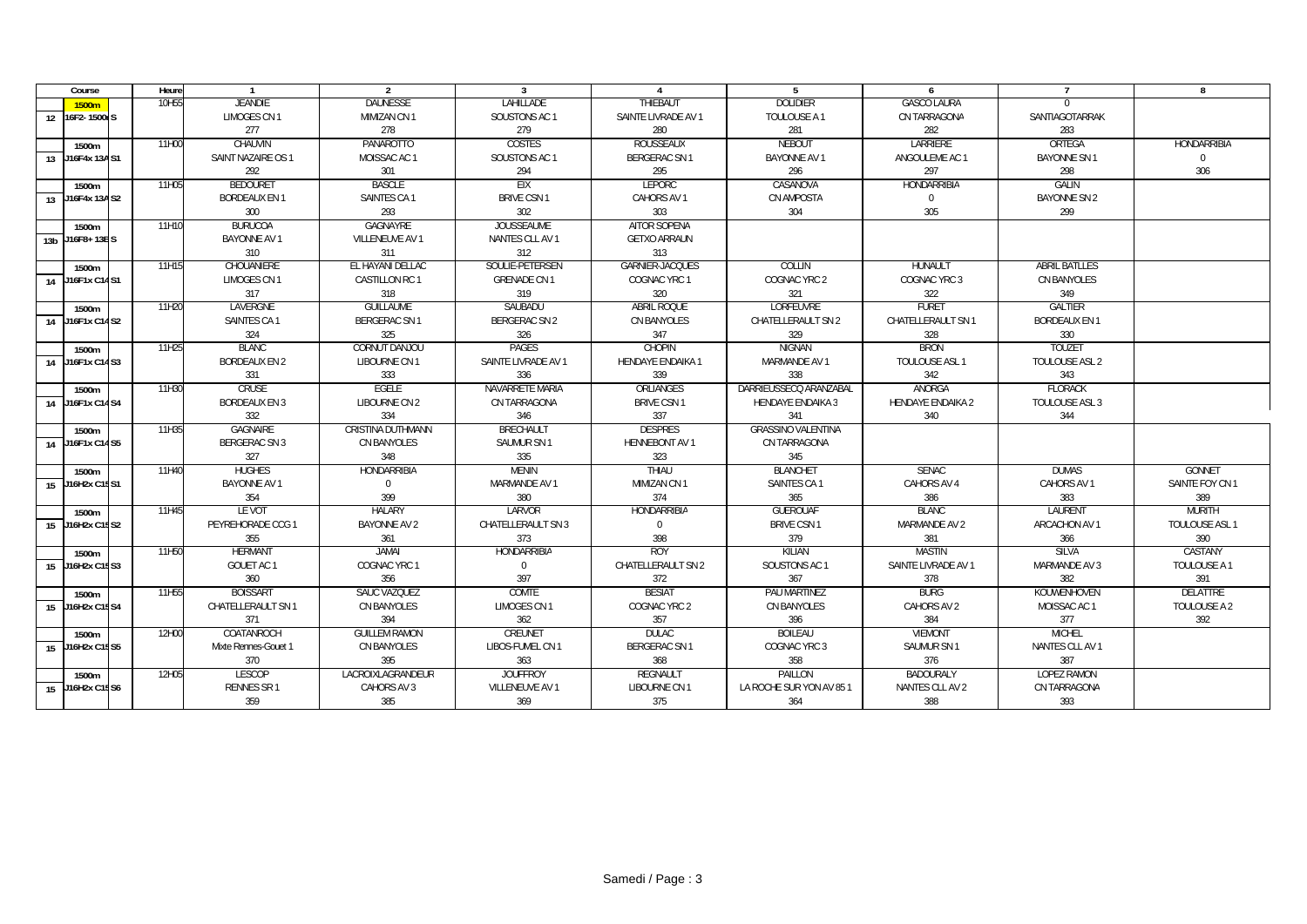|              | Course            | Heure | $\mathbf{1}$        | $\overline{2}$           | 3                             | 4                        | 5                      | 6                           | $\overline{ }$          | 8                   |
|--------------|-------------------|-------|---------------------|--------------------------|-------------------------------|--------------------------|------------------------|-----------------------------|-------------------------|---------------------|
|              | 1500m             | 12H10 | <b>DAGNEAU</b>      | <b>RECHTER</b>           | <b>BAPTISTE</b>               | <b>DUFOURG</b>           | KERAUDREN              | <b>MALHEUDE</b>             |                         |                     |
|              | 16 J16H4+ C16S1   |       | CASTILLON RC 1      | SAINTES CA 1             | BERGERAC SN 2                 | <b>BORDEAUX EN 1</b>     | TOULOUSE A 1           | VILLENEUVE AV 1             |                         |                     |
|              |                   |       | 403                 | 405                      | 407                           | 410                      | 412                    | 408                         |                         |                     |
|              | 1500m             | 12H15 | <b>AUSTRY</b>       | PERDIGAL                 | <b>FONCROSE</b>               | <b>HONDARRIBIA</b>       | <b>GUILLION</b>        |                             |                         |                     |
|              | 16 J16H4+ C16S2   |       | <b>LIMOGES CN1</b>  | <b>BERGERAC SN 1</b>     | MOISSAC AC 1                  | $\Omega$                 | TOULOUSE ASL 1         |                             |                         |                     |
|              |                   |       | 404                 | 406                      | 409                           | 413                      | 411                    |                             |                         |                     |
|              | 1500m             | 12H20 | DUPEROU             | <b>MARMOL ADRIA</b>      | <b>FOTRE</b>                  | <b>AGOSTINI</b>          | <b>HONDARRIBIA</b>     |                             |                         |                     |
|              | 17 J16H8+ C17S1   |       | <b>BAYONNE AV 1</b> | CN TARRAGONA             | <b>BORDEAUX EN 1</b>          | TOULOUSE A 1             | $\Omega$               |                             |                         |                     |
|              |                   |       | 422                 | 427                      | 424                           | 426                      | 429                    |                             |                         |                     |
|              | 1500m             | 12H25 | <b>MARIOT</b>       | <b>BERNARD</b>           | PAZ                           | <b>HONDARRIBIA</b>       |                        |                             |                         |                     |
|              | $17$ J16H8+ C17S2 |       | NANTES CLL AV 1     | LIBOURNE CN 1            | CN AMPOSTA                    | $\mathbf 0$              |                        |                             |                         |                     |
|              |                   |       | 425                 | 423                      | 428                           | 430                      |                        |                             |                         |                     |
|              | 2000m             | 12H40 | POUS                | <b>GALLET-MILANESI</b>   | CORNUT DANJOU                 | <b>SABAROTS</b>          | <b>JUNG</b>            | $J18F8+$                    | ANA ANSOLA              |                     |
| 18a          | J18F8+/4X S       |       | COGNAC YRC 1        | LIBOS-FUMEL CN 1         | LIBOURNE CN 1                 | BAYONNE AV 1 J18F8+      | BAYONNE AV 1 SF8+      | SANTIAGO/HENDAYE/SN BAYN/UR | GETXO ARRAUN J18F8+     |                     |
|              |                   |       | 433                 | 434                      | 435                           | 436                      | 437                    | 438                         | 432                     |                     |
|              | 2000m             | 12H45 | LELEU               | GONZALEZ                 | <b>BELAUD</b>                 | <b>ESTEVE</b>            | OUACHEM                | <b>BONIN</b>                | <b>IBAREMBORDE</b>      | <b>BERNARDIS</b>    |
|              | 19 J18H2x C19S1   |       | <b>LIMOGES CN1</b>  | <b>HENNEBONT AV 1</b>    | JEBONT AV/LA ROCHE SUR YON AY | SAINTES CA 1             | LIBOURNE CN 3          | <b>BRESSOLS AV 1</b>        | <b>HENDAYE ENDAIKA1</b> | TOULOUSE A 1        |
|              |                   |       | 442                 | 446                      | 451                           | 454                      | 461                    | 457                         | 465                     | 467                 |
|              | 2000m             | 12H50 | THIERRY             | <b>BRIAND</b>            | MATEO                         | <b>BOURON</b>            | <b>DUVIGNACQ</b>       | <b>SEGUI</b>                | LAURENT                 | RODRIGUEZ JORDI     |
|              | 19 J18H2x C19S2   |       | PEYREHORADE CCG 1   | SAINT NAZAIRE OS 2       | CN AMPOSTA                    | LA ROCHE SUR YON AV 85 1 | <b>BERGERAC SN1</b>    | VILLENEUVE AV 1             | ALBI AV 1               | CN TARRAGONA        |
|              |                   |       | 443                 | 450                      | 471                           | 447                      | 455                    | 462                         | 458                     | 468                 |
|              | 2000m             | 12H55 | <b>RAYET</b>        | <b>MARTINEZ</b>          | <b>JORDI SUREDA</b>           | <b>HONDARRIBIA</b>       | <b>BOUFFARD</b>        | <b>RICHARDSON</b>           | CHEVALIER               | AITOR GONZALEZ      |
|              | 19 J18H2x C19S3   |       | CASTILLON RC 1      | LA ROCHE SUR YON AV 85 2 | CN BANYOLES                   | $\mathbf{0}$             | LIBOURNE CN 1          | <b>BORDEAUX EN 1</b>        | NANTES CLL AV 1         | <b>GETXO ARRAUN</b> |
|              |                   |       | 444                 | 448                      | 472                           | 473                      | 452                    | 459                         | 463                     | 469                 |
|              | 2000m             | 13H00 | ANZELIN             | <b>VIDAL</b>             | LARGERON                      | LE BERRE                 | <b>DUINAT</b>          | <b>GUILLEMIN</b>            | RICORDEAU               | PEDRO MERCHAN       |
|              | 19 J18H2x C19S4   |       | AGEN AV 1           | <b>BERGERAC SN 2</b>     | SAINT NAZAIRE OS 1            | LIBOURNE CN 2            | SAINT JEAN DE LUZ UY 1 | TOULOUSE ASL 1              | SAINTE LIVRADE AV 1     | <b>GETXO ARRAUN</b> |
|              |                   |       | 445                 | 456                      | 449                           | 453                      | 464                    | 466                         | 460                     | 470                 |
|              | 2000m             | 13H05 | <b>VINCE</b>        | <b>ACHARD</b>            | BEAUJARD                      | CARRIVAIN- PIC           | PEREZ GUILLERMO        | $\Omega$                    |                         |                     |
|              | 20 SH2x 2000n S1  |       | SAINT NAZAIRE OS 1  | CHATELLERAULT SN 2       | ALBI AV 1                     | TOULOUSE ASL 1           | CN TARRAGONA           | SANTIAGOTARRAK/SN BAYONNE   |                         |                     |
|              |                   |       | 477                 | 479                      | 481                           | 484                      | 485                    | 487                         |                         |                     |
|              | 2000m             | 13H10 | <b>MUSIAL</b>       | <b>SIMONTS</b>           | <b>RAZAT</b>                  | ORDOQUI                  | MARC GRABULOSA         |                             |                         |                     |
|              | 20 SH2x 2000n S2  |       | CHATELLERAULT SN 1  | CHATELLERAULT SN 3       | LIBOURNE CN 1                 | SAINT JEAN DE LUZ UY 1   | CN BANYOLES            |                             |                         |                     |
|              |                   |       | 478                 | 480                      | 482                           | 483                      | 486                    |                             |                         |                     |
|              | 2000m             | 13H15 | HONDARRIBIA         | HONDARRIBIA              | <b>LAUTRETTE</b>              | <b>BARRERA</b>           | <b>GUILLAUME</b>       | <b>GARINOT</b>              | LAFOURCADE              | $\Omega$            |
|              | 21a J18H4-C21AS1  |       | $\mathbf{0}$        | $\mathbf 0$              | <b>BAYONNE AV 1</b>           | CN AMPOSTA               | CAHORS AV 1            | SAINTES CA 1                | SAINT JEAN DE LUZ UY 1  | SANTIAGOTARRAK 4-SH |
|              |                   |       | 490                 | 492                      | 498                           | 494                      | 500                    | 497                         | 502                     | 504                 |
|              | 2000m             | 13H20 | <b>HONDARRIBIA</b>  | <b>TETARD</b>            | $\Omega$                      | <b>PONCELET</b>          | <b>KERMAN SANJUAN</b>  | JAFFRA <sub>%</sub>         | <b>MARCHE</b>           | MARC GRABULOSA      |
|              | 21a J18H4- C21AS2 |       | $\mathbf 0$         | LIBOS-FUMEL CN 1         | SANTIAGOTARRAK J18H4-         | MOISSAC AC 1             | <b>GETXO ARRAUN</b>    | NANTES CLL AV 1             | LIBOURNE CN 1           | <b>BRIVE CSN</b>    |
|              |                   |       | 491                 | 496                      | 493                           | 499                      | 495                    | 501                         | 503                     | 489                 |
|              |                   |       |                     |                          |                               | <b>COUPURE REPAS</b>     |                        |                             |                         |                     |
|              | 500m              | 14H50 | LESAGE THIBAULT     | MAYOUX ADEL              | CIMENT ULYSSE                 | <b>MARTIN MEYLI</b>      | $\overline{0}$         | $\overline{0}$              | $\overline{0}$          | LAVERGNE CLEMENT    |
| $\mathbf 0$  | J121X             |       | STE LIVRADE 1X      | AC ANGOULEME 1X          | AC ANGOULEME 1X               | RC CASTILLON 1X          | MIMIZAN 2X             | MIMIZAN 2X                  | LA REOLE 2X             | AC ANGOULEME 2X     |
|              |                   |       | 509                 | 510                      | 511                           | 512                      | 515                    | 516                         | 517                     | 518                 |
|              | 500m              | 14H55 | LE ROY              | <b>EIX JULIE</b>         | <b>MENIER PAULINE</b>         | <b>MOURCEINS</b>         | $\overline{0}$         |                             | EGELES                  |                     |
| $\mathbf{0}$ | $J124X+$          |       | <b>CA SAINTES</b>   | <b>CSN BRIVE</b>         | <b>CSN BRIVE</b>              | <b>RC CASTILLON</b>      | <b>HENNEBONT</b>       |                             | CN LIBOURNE 8X+         |                     |
|              |                   |       | 521                 | 522                      | 523                           | 524                      | 525                    |                             | 529                     |                     |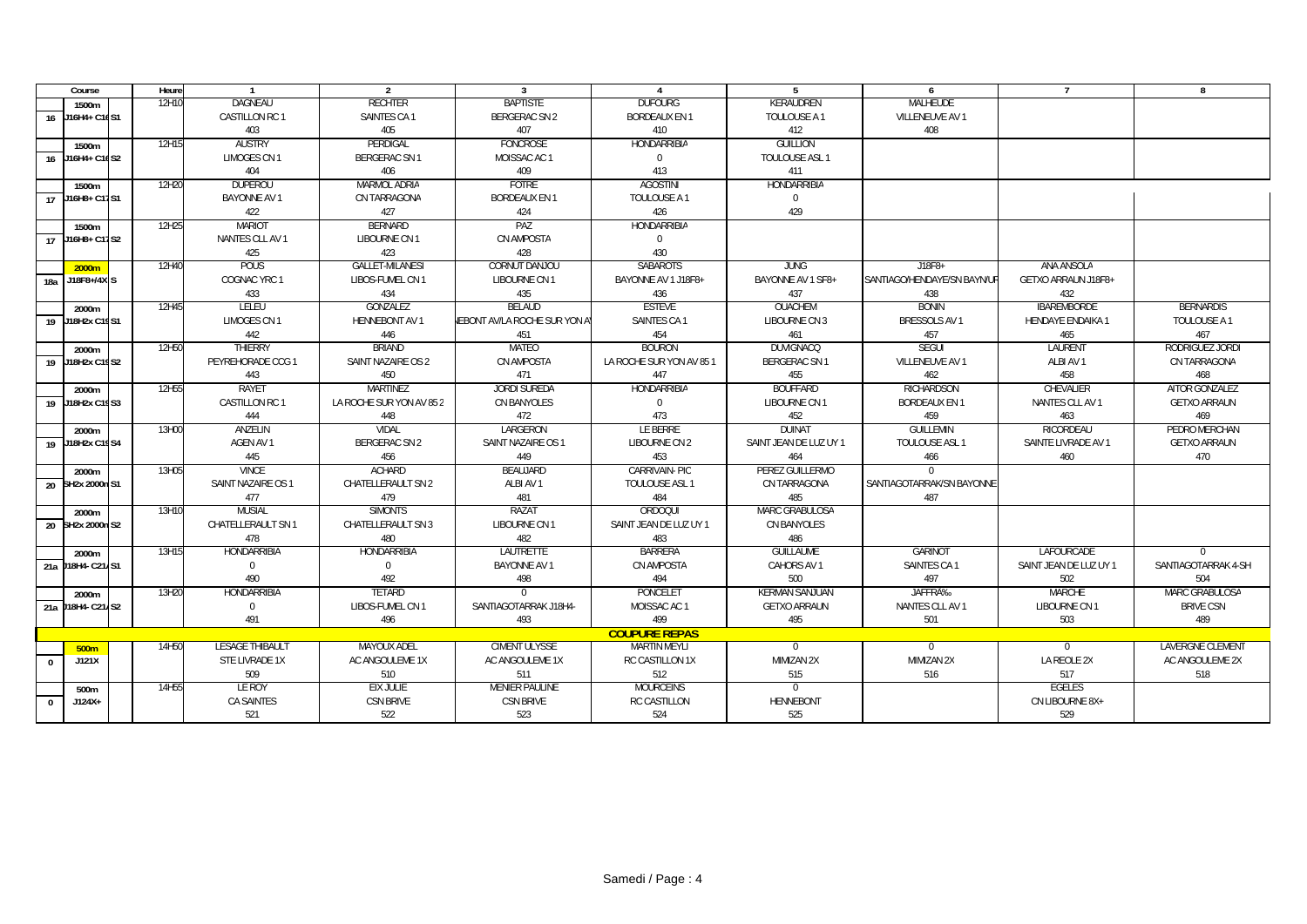|                         | Course                    |           | Heure | $\overline{1}$ | $\overline{2}$ | $\overline{\mathbf{3}}$ | $\overline{4}$ | 5 | $6\overline{6}$ | $\overline{7}$ | $\overline{\mathbf{8}}$ |
|-------------------------|---------------------------|-----------|-------|----------------|----------------|-------------------------|----------------|---|-----------------|----------------|-------------------------|
|                         | 500m                      |           | 15H00 |                |                |                         |                |   |                 |                |                         |
| $\overline{1}$          | SF <sub>2</sub> -         | FA        |       |                |                |                         |                |   |                 |                |                         |
| $\overline{2}$          | 500m<br>SF4X FA           |           | 15H05 |                |                |                         |                |   |                 |                |                         |
| 3 <sup>1</sup>          | 500m<br>SH <sub>2</sub> X | FC        | 15H10 |                |                |                         |                |   |                 |                |                         |
| $\overline{\mathbf{3}}$ | 500m<br>SH <sub>2</sub> X | <b>FB</b> | 15H15 |                |                |                         |                |   |                 |                |                         |
| 3 <sup>1</sup>          | 500m<br>SH <sub>2</sub> X | FA        | 15H20 |                |                |                         |                |   |                 |                |                         |
| $\overline{4}$          | 500m<br>SH4-              | FA        | 15H25 |                |                |                         |                |   |                 |                |                         |
| $5\overline{)}$         | 500m<br>$SH8+$            | FA        | 15H30 |                |                |                         |                |   |                 |                |                         |
| $6\overline{6}$         | 1000m<br>VH2X FA          |           | 15H45 |                |                |                         |                |   |                 |                |                         |
| $\overline{7}$          | 1000m<br>VM4X             | FA        | 15H50 |                |                |                         |                |   |                 |                |                         |
| 8                       | 1000m<br>J14F2X FC        |           | 15H55 |                |                |                         |                |   |                 |                |                         |
| $\overline{\mathbf{8}}$ | 1000m<br>J14F2X FB        |           | 16H00 |                |                |                         |                |   |                 |                |                         |
| $\overline{\mathbf{8}}$ | 1000m<br>J14F2X FA        |           | 16H05 |                |                |                         |                |   |                 |                |                         |
| 9                       | 1000m<br>J14F8X+ FA       |           | 16H10 |                |                |                         |                |   |                 |                |                         |
| $\overline{10}$         | 1000m<br>J14H1X FC        |           | 16H15 |                |                |                         |                |   |                 |                |                         |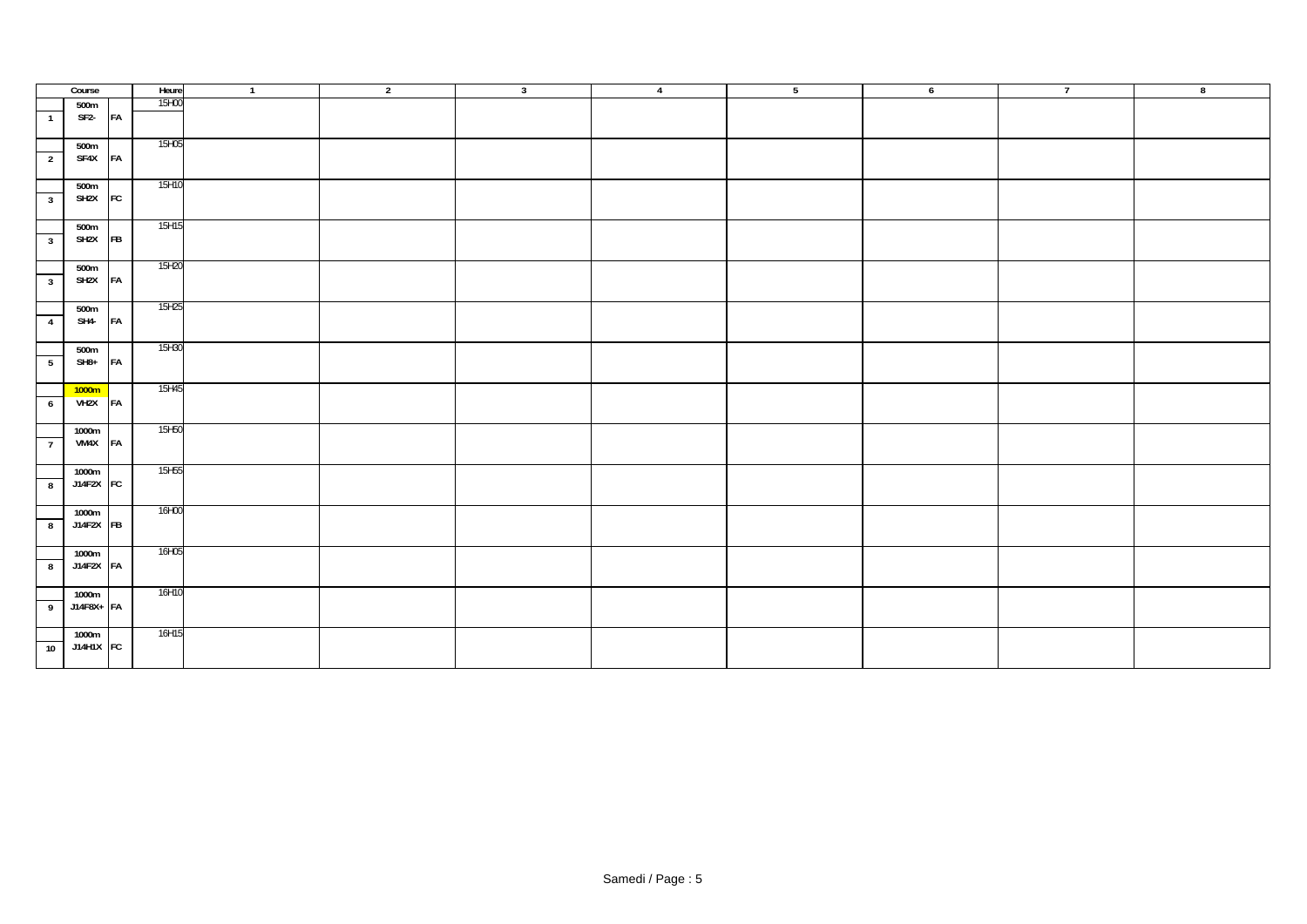|                 | Course              | Heure | $\overline{1}$ | $\overline{2}$ | $\overline{\mathbf{3}}$ | $\overline{4}$ | $5\overline{)}$ | 6 | $\overline{7}$ | $^{\circ}$ |
|-----------------|---------------------|-------|----------------|----------------|-------------------------|----------------|-----------------|---|----------------|------------|
|                 | 1000m               | 16H20 |                |                |                         |                |                 |   |                |            |
| 10              | J14H1X FB           |       |                |                |                         |                |                 |   |                |            |
|                 |                     |       |                |                |                         |                |                 |   |                |            |
|                 | 1000m               | 16H25 |                |                |                         |                |                 |   |                |            |
| 10              | J14H1X FA           |       |                |                |                         |                |                 |   |                |            |
|                 |                     |       |                |                |                         |                |                 |   |                |            |
|                 | 1000m               | 16H30 |                |                |                         |                |                 |   |                |            |
| $\overline{11}$ | J14H4X+ FC          |       |                |                |                         |                |                 |   |                |            |
|                 |                     |       |                |                |                         |                |                 |   |                |            |
|                 |                     | 16H35 |                |                |                         |                |                 |   |                |            |
|                 | 1000m<br>J14H4X+ FB |       |                |                |                         |                |                 |   |                |            |
| 11              |                     |       |                |                |                         |                |                 |   |                |            |
|                 |                     |       |                |                |                         |                |                 |   |                |            |
|                 | 1000m               | 16H40 |                |                |                         |                |                 |   |                |            |
|                 | $11$ J14H4X+ FA     |       |                |                |                         |                |                 |   |                |            |
|                 |                     |       |                |                |                         |                |                 |   |                |            |
|                 | 1500m               | 16H55 |                |                |                         |                |                 |   |                |            |
| $\overline{12}$ | $J16F2 - FA$        |       |                |                |                         |                |                 |   |                |            |
|                 |                     |       |                |                |                         |                |                 |   |                |            |
|                 | 1500m               | 17H00 |                |                |                         |                |                 |   |                |            |
| 13              | J16F4X FB           |       |                |                |                         |                |                 |   |                |            |
|                 |                     |       |                |                |                         |                |                 |   |                |            |
|                 | 1500m               | 17H05 |                |                |                         |                |                 |   |                |            |
| 13              | J16F4X FA           |       |                |                |                         |                |                 |   |                |            |
|                 |                     |       |                |                |                         |                |                 |   |                |            |
|                 | 1500m               | 17H10 |                |                |                         |                |                 |   |                |            |
| 13B             | J16F8+ FA           |       |                |                |                         |                |                 |   |                |            |
|                 |                     |       |                |                |                         |                |                 |   |                |            |
|                 | 1500m               | 17H15 |                |                |                         |                |                 |   |                |            |
| $\overline{14}$ | J16F1X FC           |       |                |                |                         |                |                 |   |                |            |
|                 |                     |       |                |                |                         |                |                 |   |                |            |
|                 | 1500m               | 17H20 |                |                |                         |                |                 |   |                |            |
| 14              | J16F1X FB           |       |                |                |                         |                |                 |   |                |            |
|                 |                     |       |                |                |                         |                |                 |   |                |            |
|                 |                     | 17H25 |                |                |                         |                |                 |   |                |            |
|                 | 1500m<br>J16F1X FA  |       |                |                |                         |                |                 |   |                |            |
| 14              |                     |       |                |                |                         |                |                 |   |                |            |
|                 |                     |       |                |                |                         |                |                 |   |                |            |
|                 | 1500m               | 17H30 |                |                |                         |                |                 |   |                |            |
| 15              | J16H2X FC           |       |                |                |                         |                |                 |   |                |            |
|                 |                     |       |                |                |                         |                |                 |   |                |            |
|                 | 1500m               | 17H35 |                |                |                         |                |                 |   |                |            |
| 15              | J16H2X FB           |       |                |                |                         |                |                 |   |                |            |
|                 |                     |       |                |                |                         |                |                 |   |                |            |
|                 | 1500m               | 17H40 |                |                |                         |                |                 |   |                |            |
| 15              | J16H2X FA           |       |                |                |                         |                |                 |   |                |            |
|                 |                     |       |                |                |                         |                |                 |   |                |            |